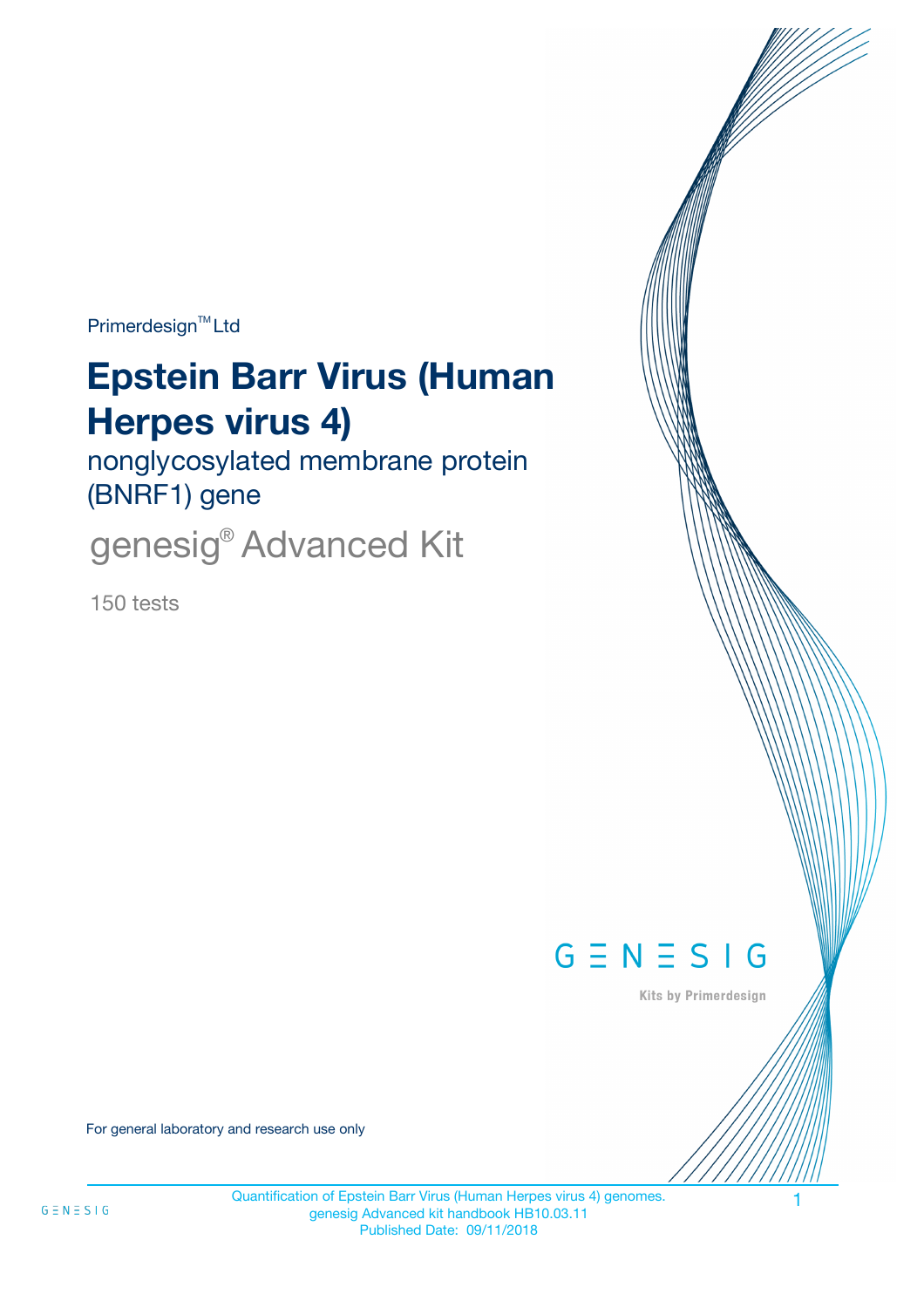## Introduction to Epstein Barr Virus (Human Herpes virus 4)

Epstein-Barr Virus (EBV) is a member of the herpesvirus family (HHV-4), and one of the most common human viruses. In the United States, as many as 95% of adults between 35 and 40 years of age have been infected. Epstein-Barr can cause Infectious mononucleosis, also known as 'glandular fever', 'Mono' and 'Pfeiffer's disease'. There is a body of evidence linking EBV and cancer formation especially in Burkitt's lymphoma and Nasopharyngeal carcinoma.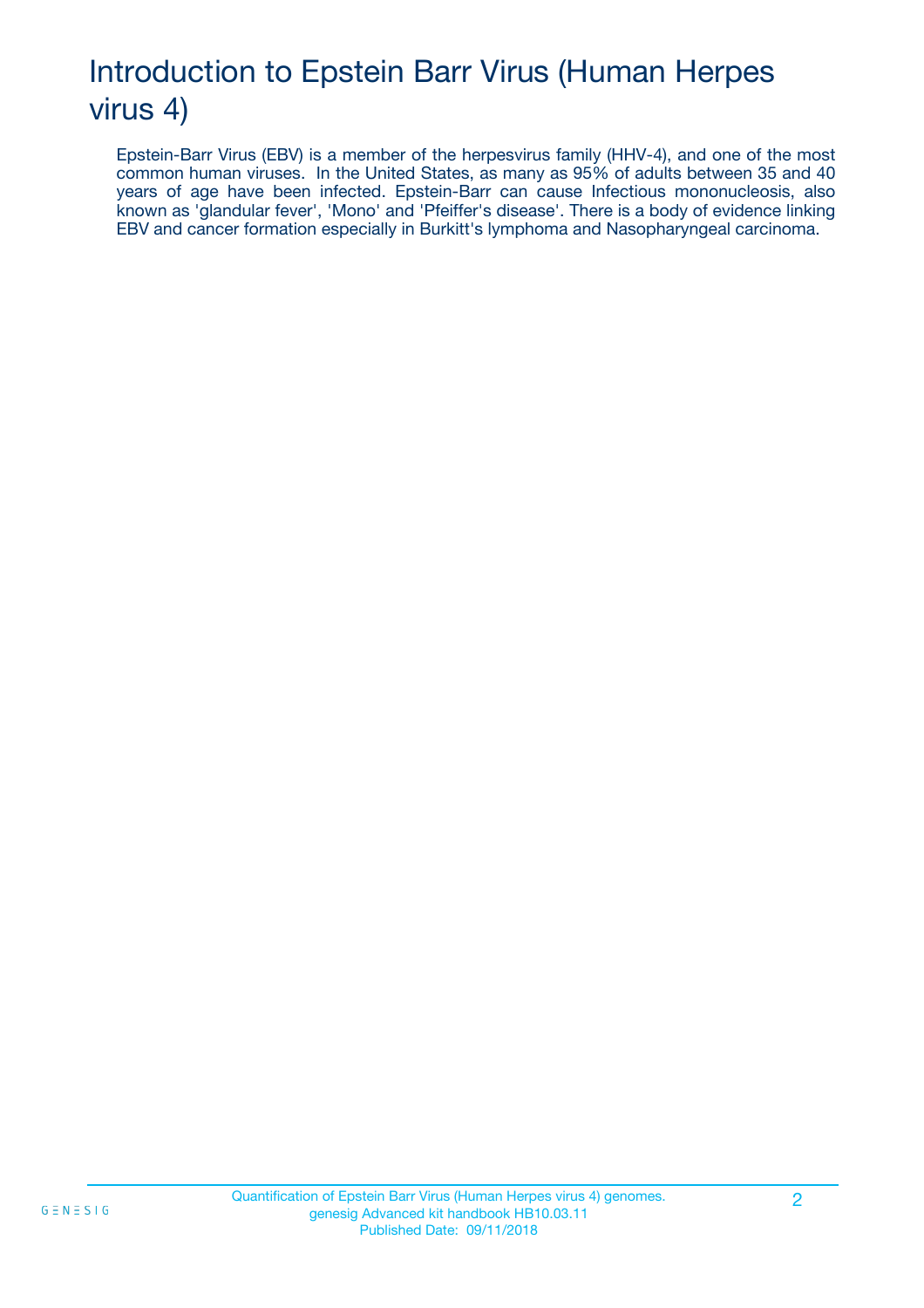## **Specificity**

The Primerdesign genesig Kit for Epstein Barr Virus (Human Herpes virus 4) (EBV) genomes is designed for the in vitro quantification of EBV genomes. The kit is designed to have a broad detection profile. Specifically, the primers represent 100% homology with over 95% of the NCBI database reference sequences available at the time of design.

The dynamics of genetic variation means that new sequence information may become available after the initial design. Primerdesign periodically reviews the detection profiles of our kits and when required releases new versions.

The target sequence within the BNRF1 gene has previously been shown to be a good genetic marker for EBV in other clinical real time PCR based studies (Hubert G. M. Niesters et.al 2000). The primers and probe sequences in this kit have 100% homology with over 95% of reference sequences contained in the NCBI database based on a comprehensive bioinformatics analysis.

If you require further information, or have a specific question about the detection profile of this kit then please send an e.mail to enquiry@primerdesign.co.uk and our bioinformatics team will answer your question.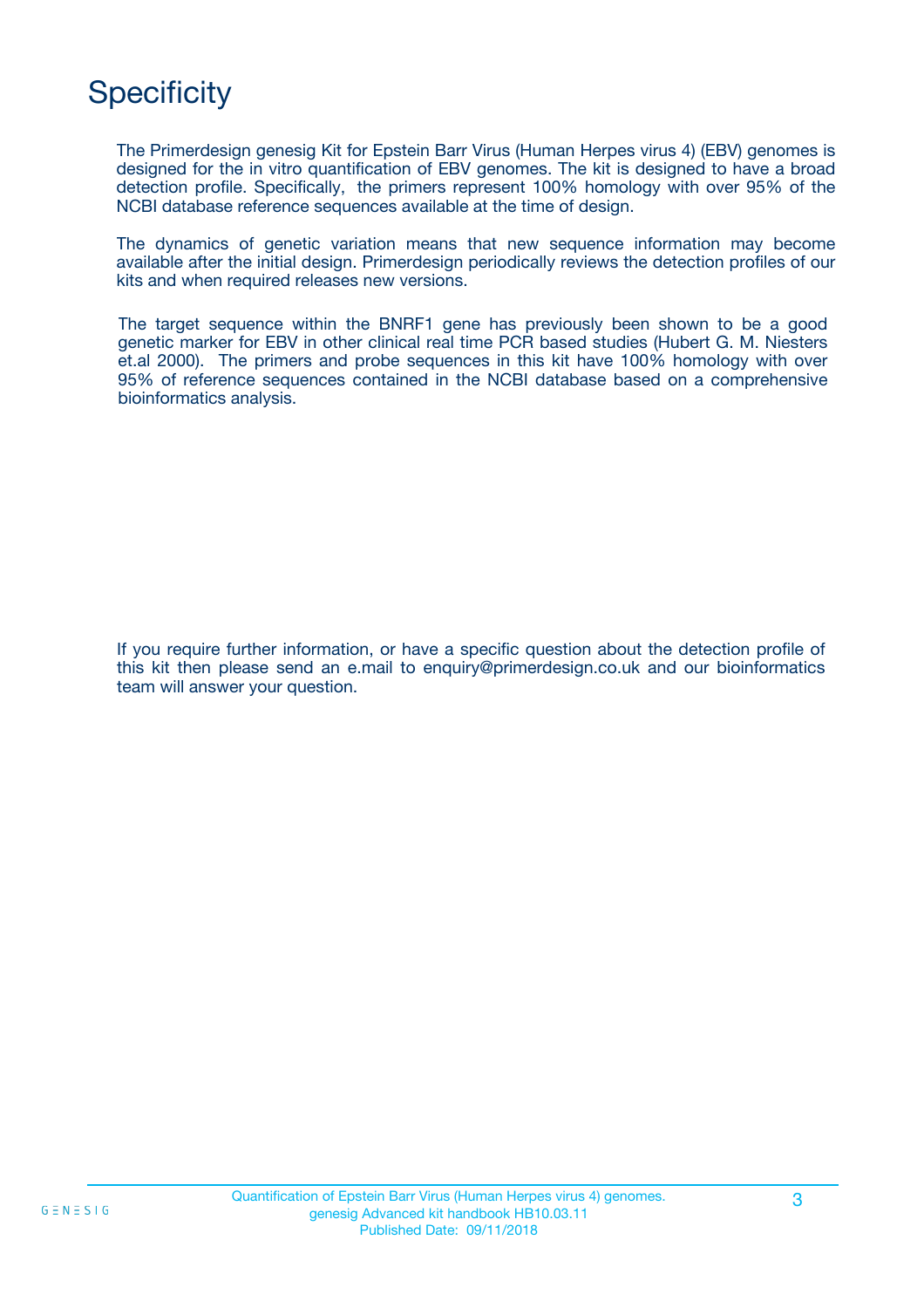### Kit contents

- **EBV specific primer/probe mix (150 reactions BROWN)** FAM labelled
- **EBV positive control template (for Standard curve RED)**
- **Internal extraction control primer/probe mix (150 reactions BROWN)** VIC labelled as standard
- **Internal extraction control DNA (150 reactions BLUE)**
- **Endogenous control primer/probe mix (150 reactions BROWN)** FAM labelled
- **RNase/DNase free water (WHITE)** for resuspension of primer/probe mixes
- **Template preparation buffer (YELLOW)** for resuspension of internal control template, positive control template and standard curve preparation

### Reagents and equipment to be supplied by the user

#### **Real-time PCR Instrument**

#### **Extraction kit**

This kit is recommended for use with genesig Easy DNA/RNA extraction kit. However, it is designed to work well with all processes that yield high quality RNA and DNA with minimal PCR inhibitors.

#### **oasig**TM **lyophilised or Precision**®**PLUS 2X qPCR Master Mix**

This kit is intended for use with oasig or PrecisionPLUS2X qPCR Master Mix.

**Pipettors and Tips**

**Vortex and centrifuge**

#### **Thin walled 1.5 ml PCR reaction tubes**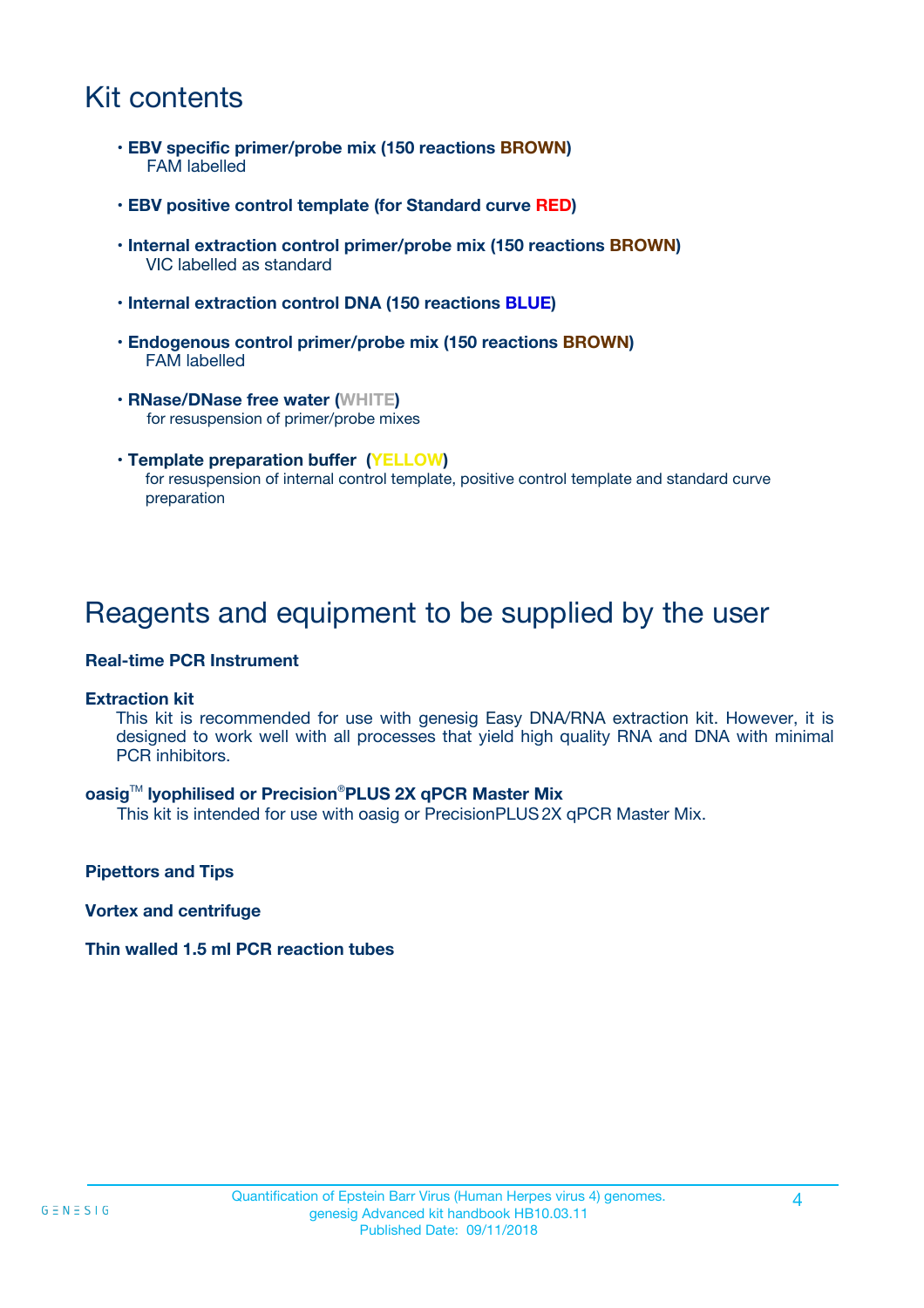### Kit storage and stability

This kit is stable at room temperature but should be stored at -20ºC on arrival. Once the lyophilised components have been resuspended they should not be exposed to temperatures above -20°C for longer than 30 minutes at a time and unnecessary repeated freeze/thawing should be avoided. The kit is stable for six months from the date of resuspension under these circumstances.

If a standard curve dilution series is prepared this can be stored frozen for an extended period. If you see any degradation in this serial dilution a fresh standard curve can be prepared from the positive control.

Primerdesign does not recommend using the kit after the expiry date stated on the pack.

### Suitable sample material

All kinds of sample material suited for PCR amplification can be used. Please ensure the samples are suitable in terms of purity, concentration, and DNA integrity (An internal PCR control is supplied to test for non specific PCR inhibitors). Always run at least one negative control with the samples. To prepare a negative-control, replace the template DNA sample with RNase/DNase free water.

### Dynamic range of test

Under optimal PCR conditions genesig EBV detection kits have very high priming efficiencies of >95% and can detect less than 100 copies of target template.

### Notices and disclaimers

This product is developed, designed and sold for research purposes only. It is not intended for human diagnostic or drug purposes or to be administered to humans unless clearly expressed for that purpose by the Food and Drug Administration in the USA or the appropriate regulatory authorities in the country of use. During the warranty period Primerdesign genesig detection kits allow precise and reproducible data recovery combined with excellent sensitivity. For data obtained by violation to the general GLP guidelines and the manufacturer's recommendations the right to claim under guarantee is expired. PCR is a proprietary technology covered by several US and foreign patents. These patents are owned by Roche Molecular Systems Inc. and have been sub-licensed by PE Corporation in certain fields. Depending on your specific application you may need a license from Roche or PE to practice PCR. Additional information on purchasing licenses to practice the PCR process may be obtained by contacting the Director of Licensing at Roche Molecular Systems, 1145 Atlantic Avenue, Alameda, CA 94501 or Applied Biosystems business group of the Applera Corporation, 850 Lincoln Centre Drive, Foster City, CA 94404. In addition, the 5' nuclease assay and other homogeneous amplification methods used in connection with the PCR process may be covered by U.S. Patents 5,210,015 and 5,487,972, owned by Roche Molecular Systems, Inc, and by U.S. Patent 5,538,848, owned by The Perkin-Elmer Corporation.

## Trademarks

Primerdesign™ is a trademark of Primerdesign Ltd.

genesig $^\circledR$  is a registered trademark of Primerdesign Ltd.

The PCR process is covered by US Patents 4,683,195, and 4,683,202 and foreign equivalents owned by Hoffmann-La Roche AG. BI, ABI PRISM® GeneAmp® and MicroAmp® are registered trademarks of the Applera Genomics (Applied Biosystems Corporation). BIOMEK® is a registered trademark of Beckman Instruments, Inc.; iCycler™ is a registered trademark of Bio-Rad Laboratories, Rotor-Gene is a trademark of Corbett Research. LightCycler™ is a registered trademark of the Idaho Technology Inc. GeneAmp®, TaqMan® and AmpliTaqGold® are registered trademarks of Roche Molecular Systems, Inc., The purchase of the Primerdesign™ reagents cannot be construed as an authorization or implicit license to practice PCR under any patents held by Hoffmann-LaRoche Inc.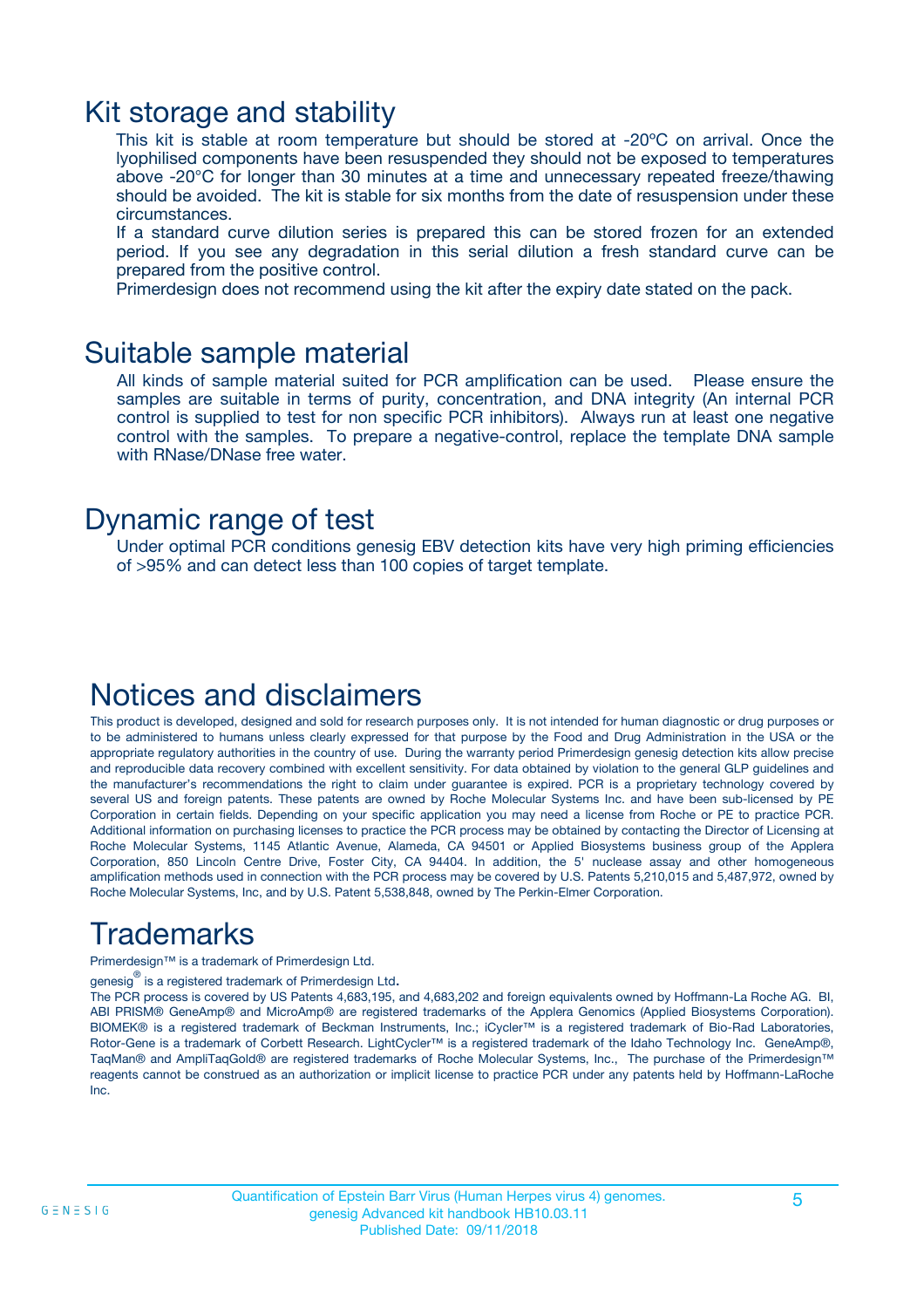### Principles of the test

#### **Real-time PCR**

A EBV specific primer and probe mix is provided and this can be detected through the FAM channel.

The primer and probe mix provided exploits the so-called TaqMan® principle. During PCR amplification, forward and reverse primers hybridize to the EBV DNA. A fluorogenic probe is included in the same reaction mixture which consists of a DNA probe labeled with a 5`-dye and a 3`-quencher. During PCR amplification, the probe is cleaved and the reporter dye and quencher are separated. The resulting increase in fluorescence can be detected on a range of qPCR platforms.

#### **Positive control**

For copy number determination and as a positive control for the PCR set up, the kit contains a positive control template. This can be used to generate a standard curve of EBV copy number / Cq value. Alternatively the positive control can be used at a single dilution where full quantitative analysis of the samples is not required. Each time the kit is used, at least one positive control reaction must be included in the run. A positive result indicates that the primers and probes for detecting the target EBV gene worked properly in that particular experimental scenario. If a negative result is obtained the test results are invalid and must be repeated. Care should be taken to ensure that the positive control does not contaminate any other kit component which would lead to false-positive results. This can be achieved by handling this component in a Post PCR environment. Care should also be taken to avoid cross-contamination of other samples when adding the positive control to the run. This can be avoided by sealing all other samples and negative controls before pipetting the positive control into the positive control well.

#### **Negative control**

To validate any positive findings a negative control reaction should be included every time the kit is used. For this reaction the RNase/DNase free water should be used instead of template. A negative result indicates that the reagents have not become contaminated while setting up the run.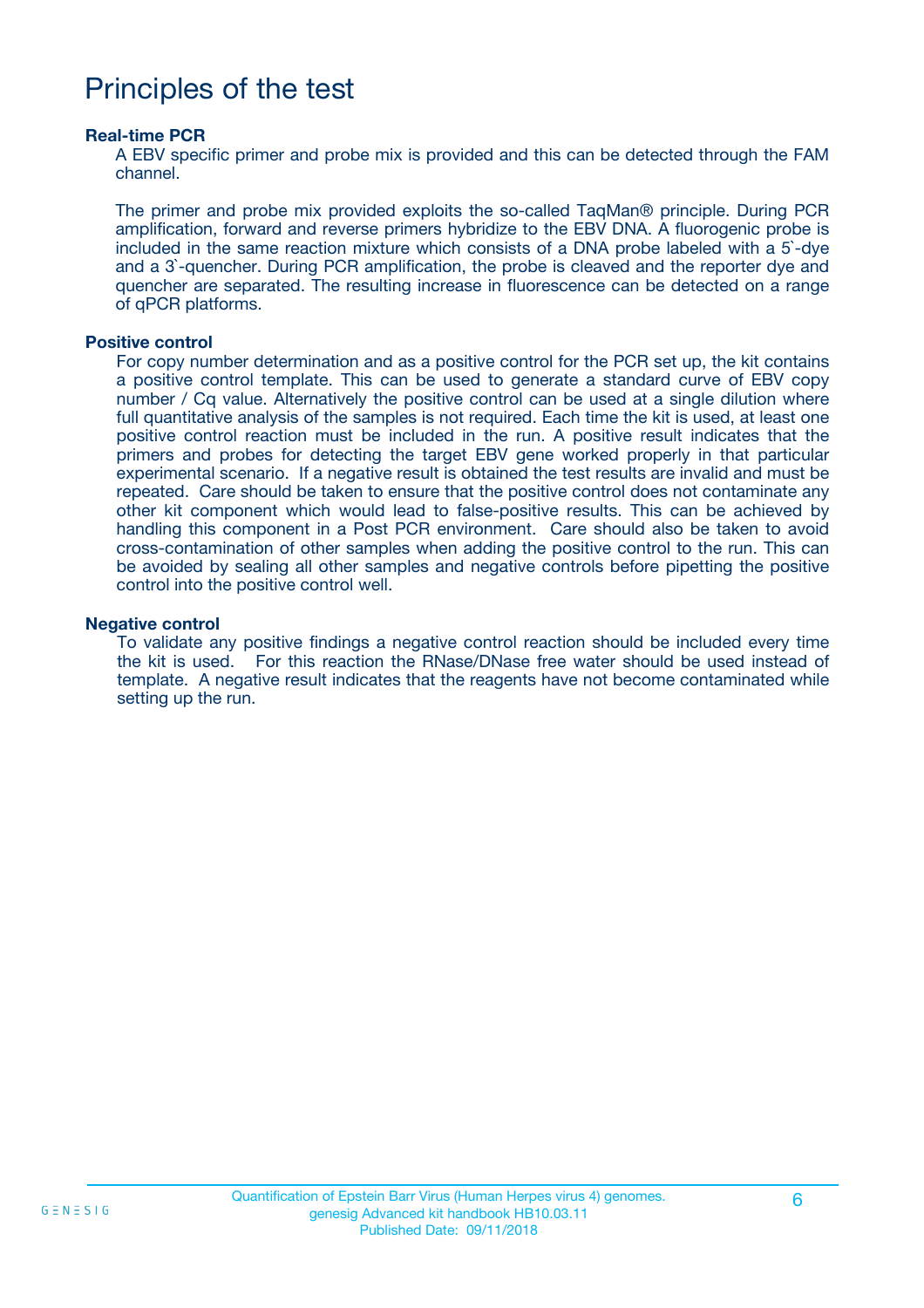#### **Internal DNA extraction control**

When performing DNA extraction, it is often advantageous to have an exogenous source of DNA template that is spiked into the lysis buffer. This control DNA is then co-purified with the sample DNA and can be detected as a positive control for the extraction process. Successful co-purification and qPCR for the control DNA also indicates that PCR inhibitors are not present at a high concentration.

A separate primer and probe mix are supplied with this kit to detect the exogenous DNA using qPCR. The primers are present at PCR limiting concentrations which allows multiplexing with the target sequence primers. Amplification of the control DNA does not interfere with detection of the EBV target DNA even when present at low copy number. The Internal control is detected through the VIC channel and gives a Cq value of 28+/-3.

#### **Endogenous control**

To confirm extraction of a valid biological template, a primer and probe mix is included to detect an endogenous gene. Detection of the endogenous control is through the FAM channel and it is NOT therefore possible to perform a multiplex with the EBV primers. A poor endogenous control signal may indicate that the sample did not contain sufficient biological material.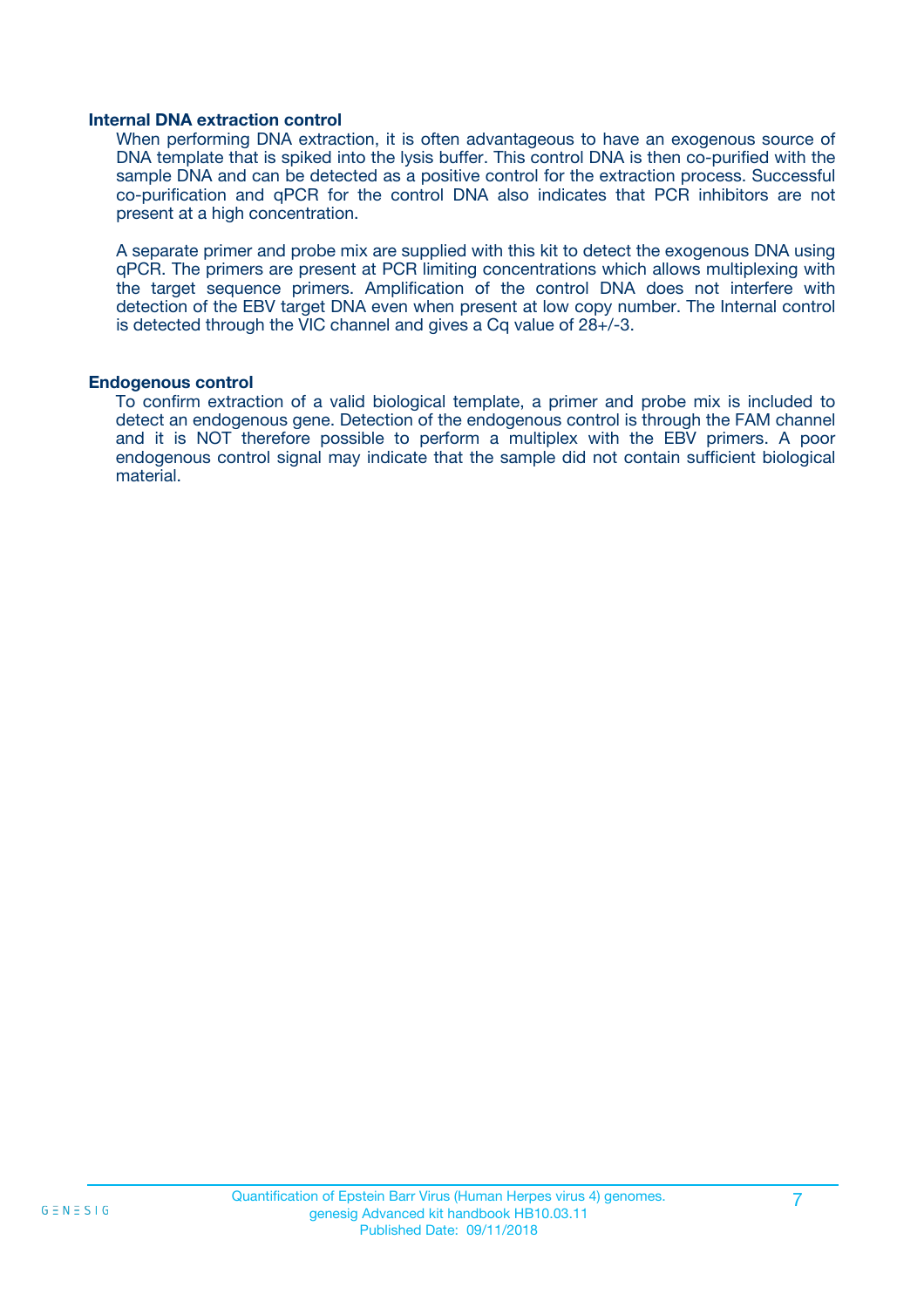### Resuspension protocol

To minimize the risk of contamination with foreign DNA, we recommend that all pipetting be performed in a PCR clean environment. Ideally this would be a designated PCR lab or PCR cabinet. Filter tips are recommended for all pipetting steps.

- **1. Pulse-spin each tube in a centrifuge before opening.** This will ensure lyophilised primer and probe mix is in the base of the tube and is not spilt upon opening the tube.
- **2. Resuspend the primer/probe mixes in the RNase/DNase free water supplied, according to the table below:**

To ensure complete resuspension, vortex each tube thoroughly.

| Component - resuspend in water                       |          |  |
|------------------------------------------------------|----------|--|
| <b>Pre-PCR pack</b>                                  |          |  |
| EBV primer/probe mix (BROWN)                         | $165$ µ  |  |
| Internal extraction control primer/probe mix (BROWN) | $165$ µl |  |
| Endogenous control primer/probe mix (BROWN)          | 165 µl   |  |

**3. Resuspend the internal control template and positive control template in the template preparation buffer supplied, according to the table below:** To ensure complete resuspension, vortex each tube thoroughly.

| Component - resuspend in template preparation buffer |          |  |  |
|------------------------------------------------------|----------|--|--|
| <b>Pre-PCR heat-sealed foil</b>                      |          |  |  |
| Internal extraction control DNA (BLUE)               |          |  |  |
| <b>Post-PCR heat-sealed foil</b>                     |          |  |  |
| EBV Positive Control Template (RED) *                | $500$ µl |  |  |

\* This component contains high copy number template and is a VERY significant contamination risk. It must be opened and handled in a separate laboratory environment, away from the other components.

### DNA extraction

The internal extraction control DNA can be added either to the DNA lysis/extraction buffer or to the DNA sample once it has been resuspended in lysis buffer.

**DO NOT add the internal extraction control DNA directly to the unprocessed biological sample as this will lead to degradation and a loss in signal.**

- **1. Add 4µl of the Internal extraction control DNA (BLUE) to each sample in DNA lysis/extraction buffer per sample.**
- **2. Complete DNA extraction according to the manufacturers protocols.**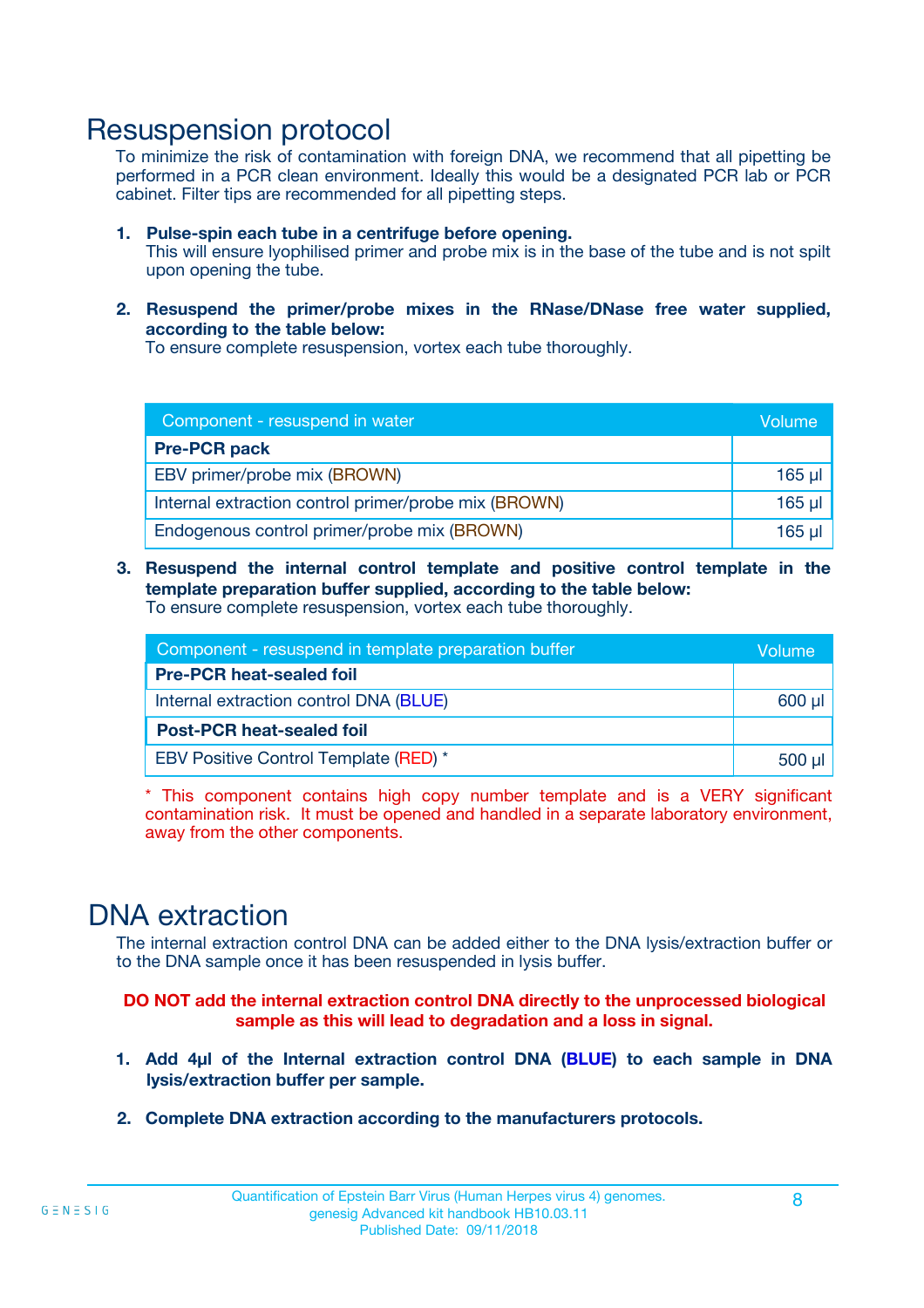## qPCR detection protocol

**1. For each DNA sample prepare a reaction mix according to the table below:** Include sufficient reactions for positive and negative controls.

| Component                                            | Volume   |
|------------------------------------------------------|----------|
| oasig or PrecisionPLUS 2X qPCR Master Mix            | $10 \mu$ |
| EBV primer/probe mix (BROWN)                         | 1 µI     |
| Internal extraction control primer/probe mix (BROWN) | 1 µl     |
| <b>RNase/DNase free water (WHITE)</b>                | $3 \mu$  |
| <b>Final Volume</b>                                  | 15 µl    |

**2. For each DNA sample prepare an endogenous control reaction according to the table below (Optional):**

**This control reaction will provide useful information regarding the quality of the biological sample.**

| Component                                   | Volume   |
|---------------------------------------------|----------|
| oasig or PrecisionPLUS 2X qPCR Master Mix   | $10 \mu$ |
| Endogenous control primer/probe mix (BROWN) | 1 µI     |
| <b>RNase/DNase free water (WHITE)</b>       | $4 \mu$  |
| <b>Final Volume</b>                         | 15 µl    |

- **3. Pipette 15µl of each mix into individual wells according to your qPCR experimental plate set up.**
- **4. Prepare sample DNA templates for each of your samples.**
- **5. Pipette 5µl of DNA template into each well, according to your experimental plate set up.**

For negative control wells use 5µl of RNase/DNase free water. The final volume in each well is 20ul.

**6. If a standard curve is included for quantitative analysis, prepare a reaction mix according to the table below:**

| Component                                 | Volume   |
|-------------------------------------------|----------|
| oasig or PrecisionPLUS 2X qPCR Master Mix | $10 \mu$ |
| EBV primer/probe mix (BROWN)              |          |
| <b>RNase/DNase free water (WHITE)</b>     | 4 µl     |
| <b>Final Volume</b>                       | 15 µl    |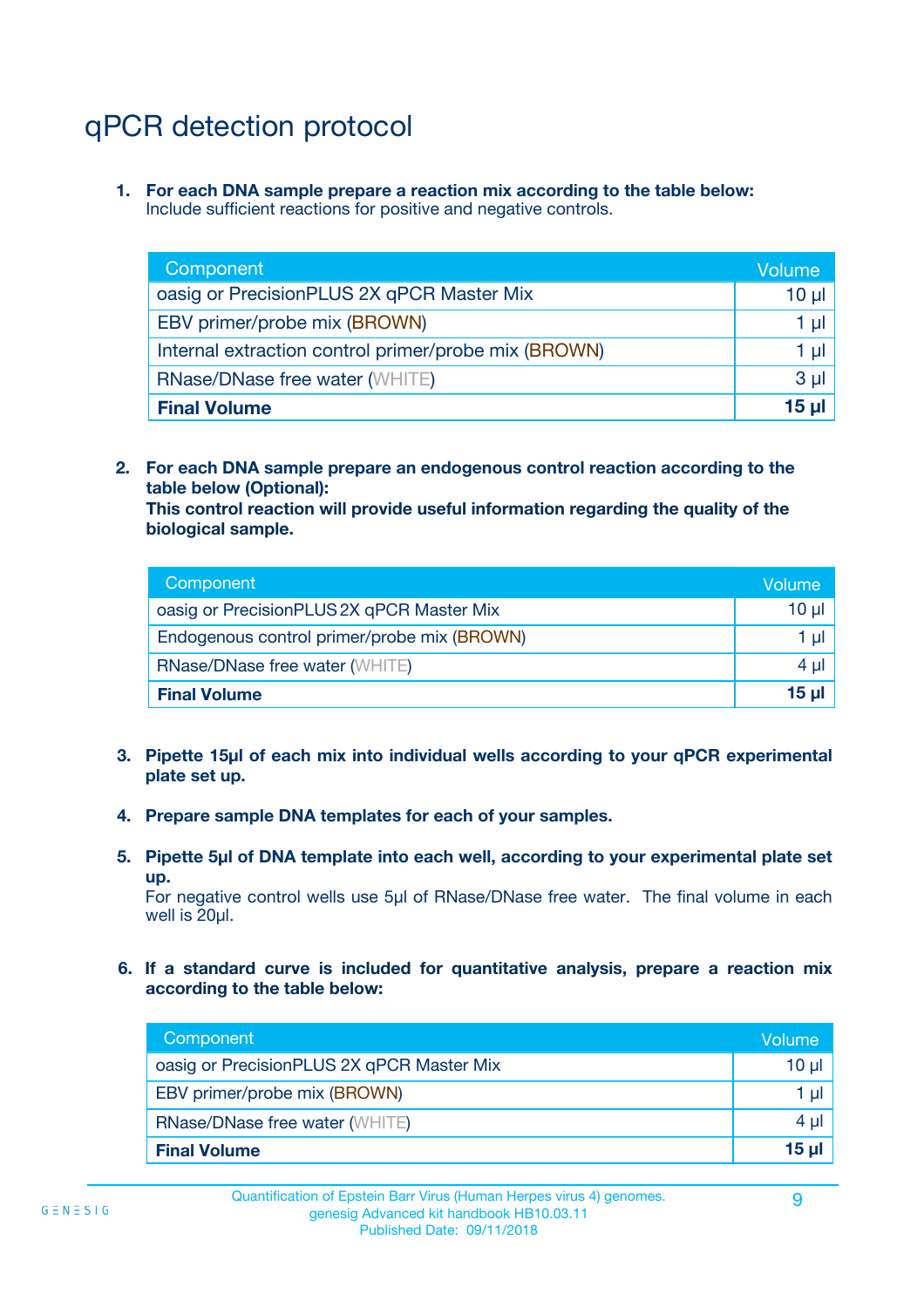#### **7. Preparation of standard curve dilution series.**

- 1) Pipette 90µl of template preparation buffer into 5 tubes and label 2-6
- 2) Pipette 10µl of Positive Control Template (RED) into tube 2
- 3) Vortex thoroughly
- 4) Change pipette tip and pipette 10µl from tube 2 into tube 3
- 5) Vortex thoroughly

Repeat steps 4 and 5 to complete the dilution series

| <b>Standard Curve</b>         | Copy Number*           |
|-------------------------------|------------------------|
| Tube 1 Positive control (RED) | $2 \times 10^5$ per µl |
| Tube 2                        | $2 \times 10^4$ per µl |
| Tube 3                        | $2 \times 10^3$ per µl |
| Tube 4                        | $2 \times 10^2$ per µl |
| Tube 5                        | 20 per µl              |
| Tube 6                        | 2 per µl               |

\*The quantitative results produced by the genesig EBV kit can be converted to International Units by multiplying copy numbers by 2.79. This conversion factor was developed using RNA/DNA extracted (where applicable) from the WHO International Standard for EBV.

Users of this kit are advised that the conversion factor serves as a guide. For the highest level of accuracy, it is best practice to calculate conversion factors independently using the WHO International Standard. If unsure, please contact your local sales representative for details regarding the generation of the conversion factor to ensure it is applied in the most appropriate fashion.

**8. Pipette 5µl of standard template into each well for the standard curve according to your experimental plate set up.**

The final volume in each well is 20µl.

## qPCR amplification protocol

Amplification conditions using oasig or PrecisionPLUS 2X qPCR Master Mix.

|             | <b>Step</b>       | <b>Time</b>     | Temp    |
|-------------|-------------------|-----------------|---------|
|             | Enzyme activation | 2 min           | 95 °C   |
| Cycling x50 | Denaturation      | 10 <sub>s</sub> | 95 $°C$ |
|             | DATA COLLECTION * | 60 s            | 60 °C   |

\* Fluorogenic data should be collected during this step through the FAM and VIC channels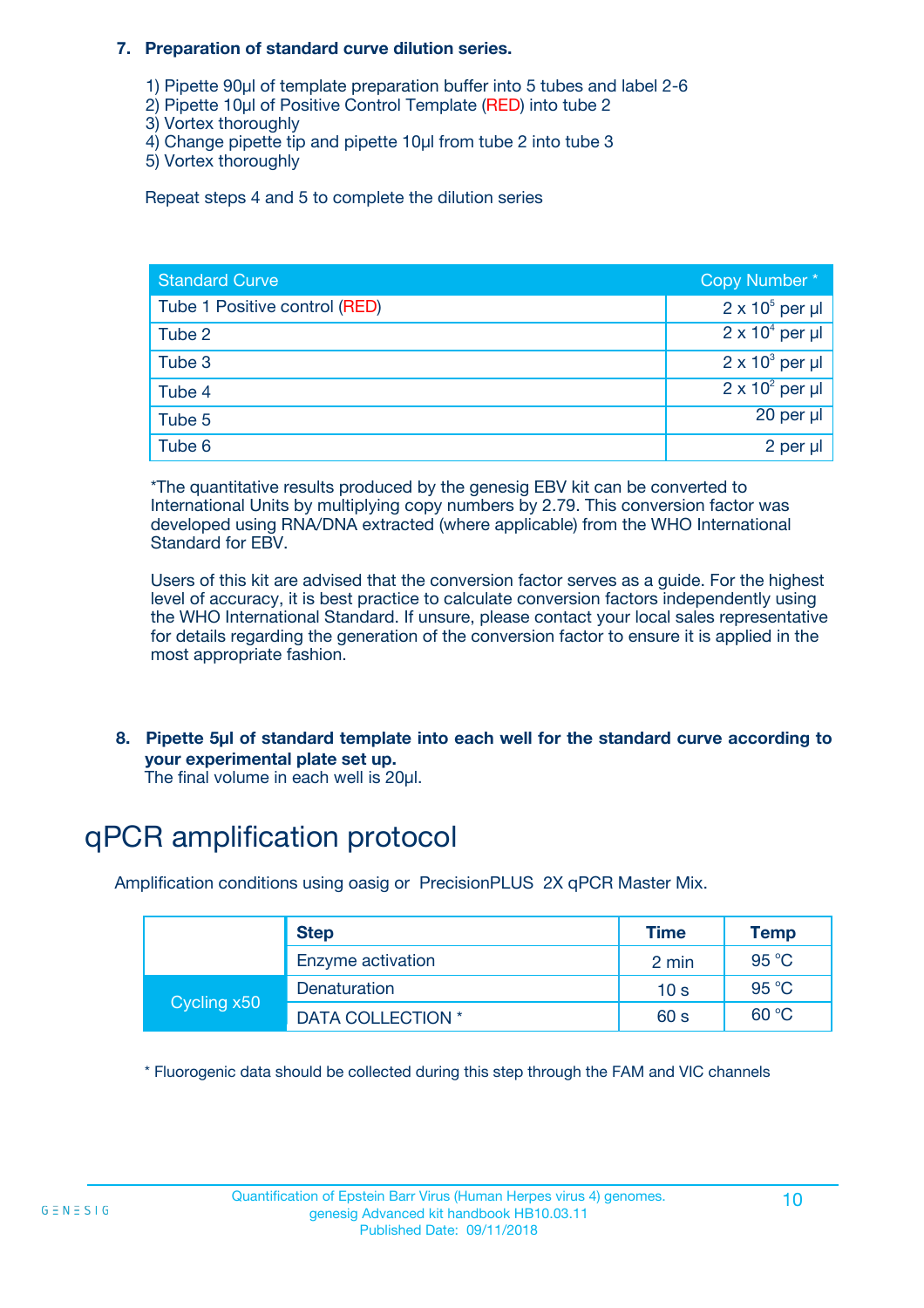## Interpretation of results

| <b>Target</b><br>(FAM) | <b>Internal</b><br>control<br>(NIC) | <b>Positive</b><br>control | <b>Negative</b><br>control | Interpretation                                                                                                  |
|------------------------|-------------------------------------|----------------------------|----------------------------|-----------------------------------------------------------------------------------------------------------------|
| $\leq 30$              | $+ 1 -$                             | ÷                          |                            | <b>POSITIVE QUANTITATIVE RESULT</b><br>calculate copy number                                                    |
| > 30                   | ٠                                   | ÷                          |                            | <b>POSITIVE QUANTITATIVE RESULT</b><br>calculate copy number                                                    |
| > 30                   |                                     | ÷                          |                            | <b>POSITIVE QUALITATIVE RESULT</b><br>do not report copy number as this<br>may be due to poor sample extraction |
|                        | ٠                                   | ÷                          |                            | <b>NEGATIVE RESULT</b>                                                                                          |
| $+ 1 -$                | $+ 1 -$                             | ÷                          | $\leq 35$                  | <b>EXPERIMENT FAILED</b><br>due to test contamination                                                           |
| $+ 1 -$                | $+ 1 -$                             | ÷                          | > 35                       | $\star$                                                                                                         |
|                        |                                     | ÷                          |                            | <b>SAMPLE PREPARATION FAILED</b>                                                                                |
|                        |                                     |                            | $+$ /                      | <b>EXPERIMENT FAILED</b>                                                                                        |

Positive control template (**RED**) is expected to amplify between Cq 16 and 23. Failure to satisfy this quality control criterion is a strong indication that the experiment has been compromised.

\*Where the test sample is positive and the negative control is positive with a  $Ca > 35$ , the sample must be reinterpreted based on the relative signal strength of the two results:



If the sample amplifies  $> 5$  Cq earlier than the negative control then the sample should be reinterpreted (via the table above) with the negative control verified as negative.



If the sample amplifies  $< 5$  Cq earlier than the negative control then the positive sample result is invalidated and<br>the result should be determined  $the$  result should be inconclusive due to test contamination. The test for this sample should be repeated.